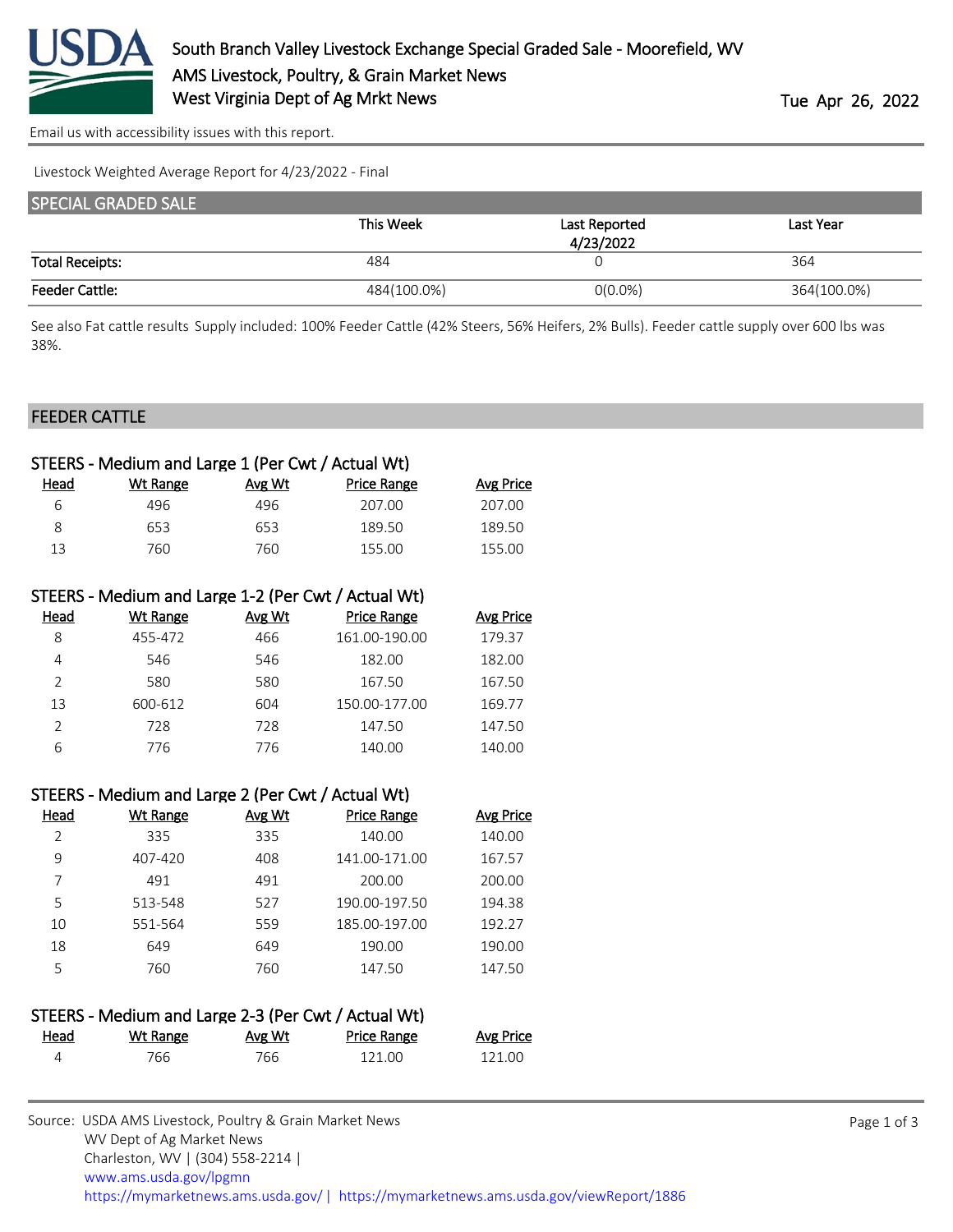

[Email us with accessibility issues with this report.](mailto:mars@ams.usda.gov?subject=508%20issue)

| STEERS - Medium and Large 3 (Per Cwt / Actual Wt) |          |        |                    |           |
|---------------------------------------------------|----------|--------|--------------------|-----------|
| Head                                              | Wt Range | Avg Wt | <b>Price Range</b> | Avg Price |
| 3                                                 | 432      | 432    | 150.00             | 150.00    |
| 6                                                 | 494      | 494    | 194.00             | 194.00    |
| 6                                                 | 559      | 559    | 120.00             | 120.00    |
|                                                   | 613      | 613    | 151.00             | 151.00    |
|                                                   |          |        |                    |           |

# STEERS - Medium 1 (Per Cwt / Actual Wt)

| Head | Wt Range | Avg Wt | Price Range   | Avg Price |
|------|----------|--------|---------------|-----------|
|      | 440      | 440    | 165.00        | 165.00    |
|      | 500      | 500    | 184.00        | 184.00    |
| 15   | 557-574  | 562    | 195.00-199.00 | 197.91    |
| ς    | 653      | 653    | 181.00        | 181.00    |

# STEERS - Small 1-2 (Per Cwt / Actual Wt)

| Head | Wt Range | Avg Wt | <b>Price Range</b> | Avg Price |
|------|----------|--------|--------------------|-----------|
|      | 365      | 365    | 150.00             | 150.00    |
| h    | 463      | 463    | 187.00             | 187.00    |
|      | 563      | 563    | 161.00             | 161.00    |
| っ    | 637      | 637    | 157.50             | 157.50    |

### HEIFERS - Medium and Large 1 (Per Cwt / Actual Wt)

| Head | Wt Range | Avg Wt | <b>Price Range</b> | <b>Avg Price</b> |
|------|----------|--------|--------------------|------------------|
| 16   | 474      | 474    | 145.00             | 145.00           |
| a    | 650      | 650    | 137.00             | 137.00           |
|      | 738      | 738    | 115.00             | 115.00           |

#### HEIFERS - Medium and Large 1-2 (Per Cwt / Actual Wt)

| Head          | Wt Range | Avg Wt | <b>Price Range</b> | <b>Avg Price</b> |
|---------------|----------|--------|--------------------|------------------|
| 3             | 352      | 352    | 137.50             | 137.50           |
| 10            | 531      | 531    | 148.00             | 148.00           |
| 18            | 591      | 591    | 140.00             | 140.00           |
| 4             | 653      | 653    | 126.00             | 126.00           |
| $\mathcal{P}$ | 745      | 745    | 122.00             | 122.00           |
| 4             | 794      | 794    | 121.00             | 121.00           |
| 14            | 919      | 919    | 129.50             | 129.50           |
|               |          |        |                    |                  |

| HEIFERS - Medium and Large 2 (Per Cwt / Actual Wt) |        |                    |           |  |
|----------------------------------------------------|--------|--------------------|-----------|--|
| Wt Range                                           | Avg Wt | <b>Price Range</b> | Avg Price |  |
| 315                                                | 315    | 135.00             | 135.00    |  |
| 372                                                | 372    | 135.00             | 135.00    |  |
| 410-436                                            | 432    | 130.00-139.00      | 137.58    |  |
|                                                    |        |                    |           |  |